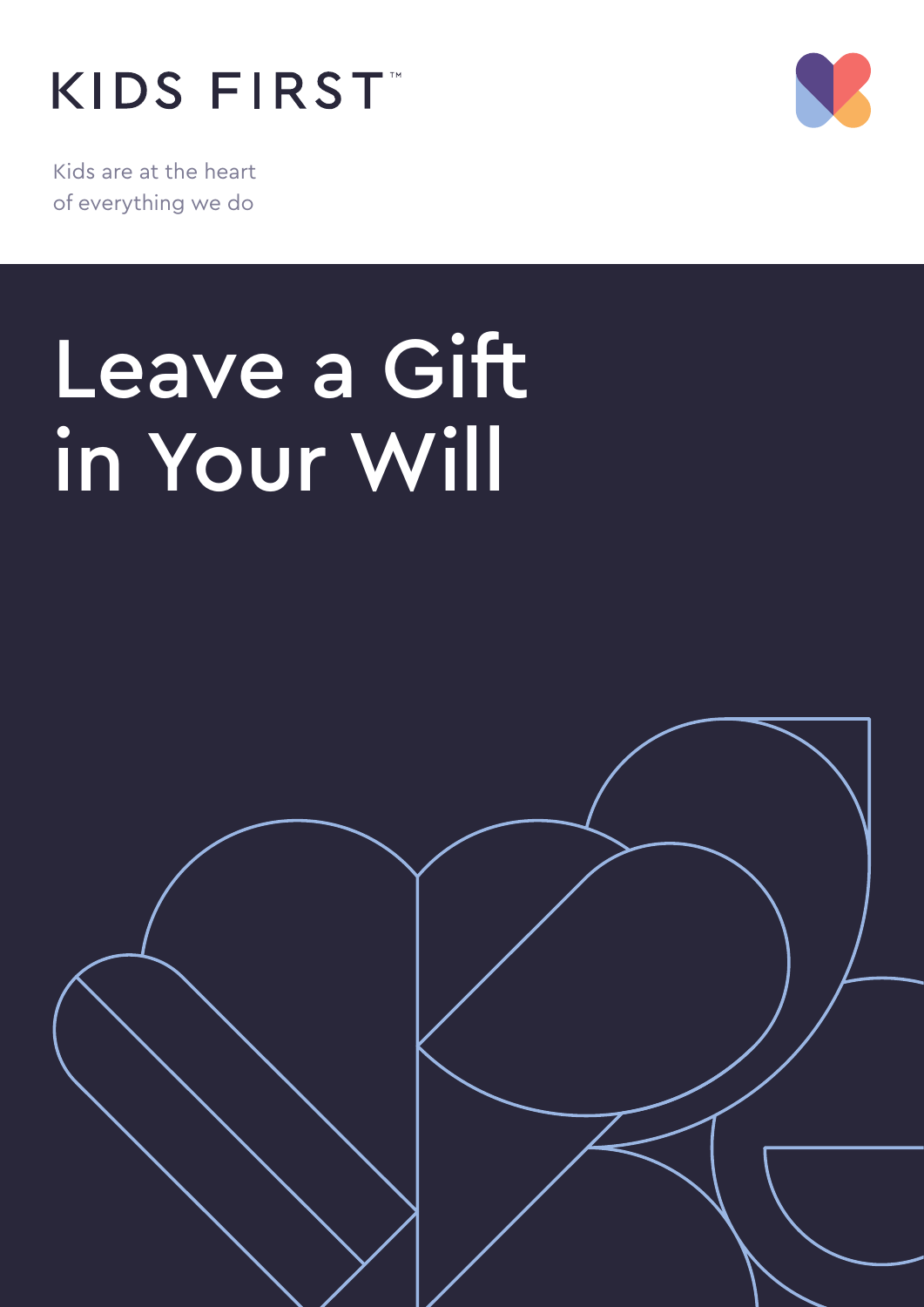### Wording your Gift

If you decide to leave a gift in your will to Kids First Australia, You may find it useful to discuss the following clauses with your legal advisor.

We suggest the following wording:

I bequeath to Kids First Australia, 70 Altona Street West Heidelberg VICTORIA the sum of \$X.

(or)

I bequeath to the Kids First Australia, 70 Altona Street West Heidelberg VICTORIA X% of my estate.

(or)

I bequeath to Kids First Australia, 70 Altona Street West Heidelberg VICTORIA X% of the residue of my estate.

(or)

I bequeath my X (description of property or asset/s) to Kids First Australia, 70 Altona Street West Heidelberg VICTORIA

We also recommend the following clause:

I bequeath this free of all charges to Kids First Australia, 70 Altona Street West Heidelberg VICTORIA (ABN 52 303 567 862) to be used for general purposes.

The official Kids First Australia receipt will be sufficient acknowledgement of having received this gift.